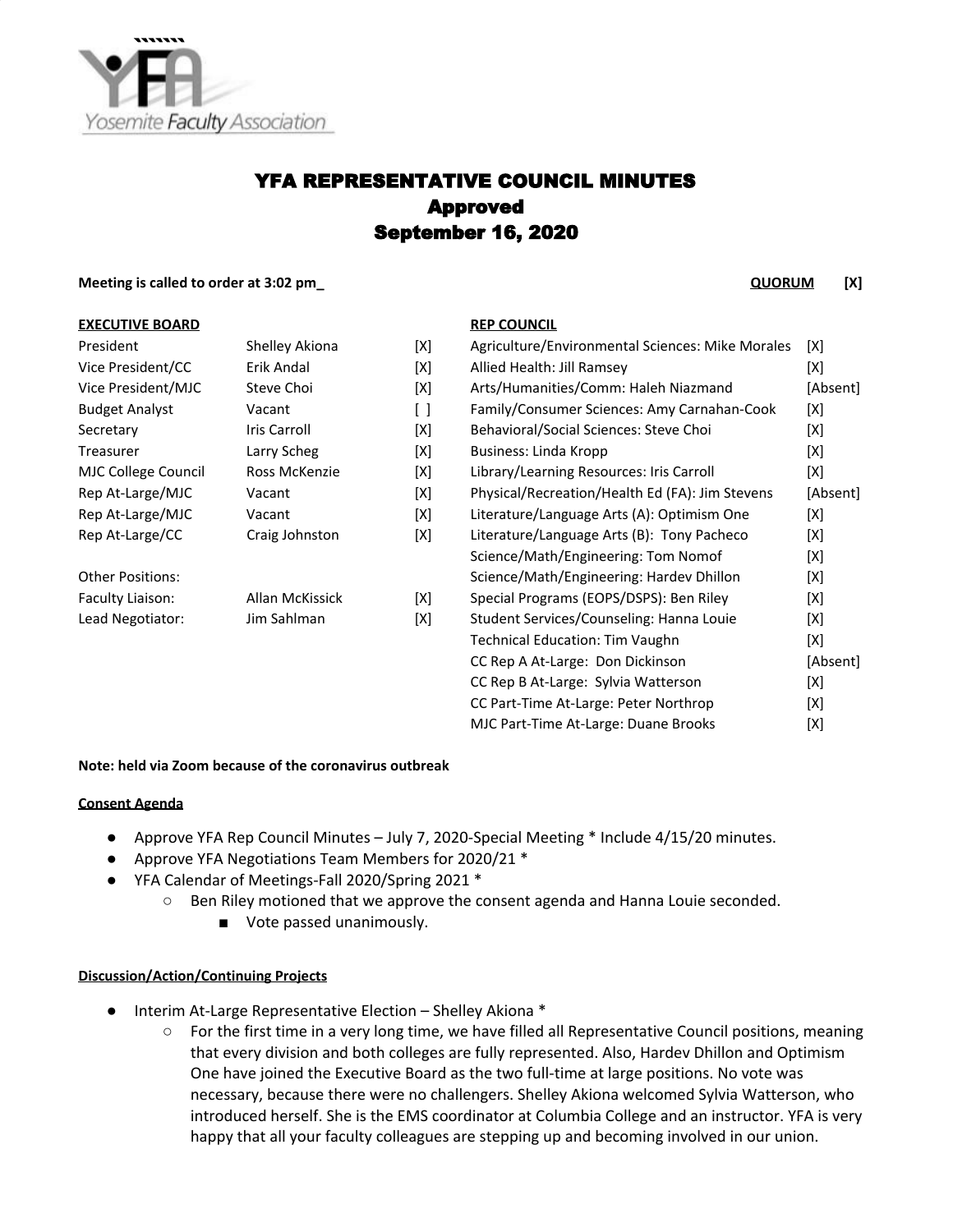- COVID Update: Live Classes / Provisions of Side Letter Shelley Akiona
	- There are limited courses offered on campus, and these are mostly labs.
	- YFA signed an extension sideletter stating that all agreed-upon provisions currently in place will continue until COVID is over.
	- At the last board meeting Chancellor Yong formally announced that YCCD colleges will stay in remote operations through spring.
	- We then discussed faculty concerns about workload or labs.
		- No one expressed concerns with load.
		- Some concerns were expressed regarding Proctoro, DSPS students, and smoke from the fires.
		- Shelley clarified that a provision in the sideletter discusses underload:
			- You cannot be forced to use your banked leave.
			- Also, faculty have an extra year (June 2022) deadline to make up any underload.
- Summer Stipends—Shelley Akiona
	- Everyone should have seen the \$975 on their check. Part-time faculty will see their prorated portion of \$975 in their Sept 10 pay. If they worked in spring the proration would be based on that. If they did not work in spring but did work in summer, it would be based on their summer.
	- Several faculty discussed that the \$975 did not make a big impact on their paychecks. Shelley explained that in the months of June and July we do not have several deductions that we normally do. So, the \$975 doesn't look so big. She recommended comparing the May 31 check to August 30 check to see the differences.
	- Shelley further explained that the \$975 was for conversion and anything else you needed to buy. She informed us that if anyone needs to buy something for work at this point, we need to get it preapproved or purchase it through the college.
	- Jim Sahlman explained that YFA knows the stipend does not fully cover the amount of work needed to convert courses and serves to online within 48 hours, but it was a token way to acknowledge the work we did.
- YFA Full-Time Dues Increase Shelley Akiona \*
	- As you recall, YFA surveyed our membership last spring about a dues increase. Based on those responses, we were preparing to implement the incremental dues increase that membership supported in the survey. Because of the COVID crisis, however, we decided to pause.
	- Larry Scheg explained that we're losing about \$15,000 due to the Janus decision. He thinks this justifies a dues increase. Another point, we only have eight part-time faculty members who pay \$25 per pay period.
		- Linda Kropp moved and Ben Riley seconded that YFA put bring to its members a ratification vote for the incremental dues increase that will start the first payroll after the ratification vote.
			- The motion passed unanimously.
		- Everyone was asked to communicate this decision to their division meetings and let their colleagues know to look for an upcoming ratification vote.
- Proposed YFA 20/21 Budget Review Larry Scheg \*
	- Larry presented the budget.
		- Larry explained budget lines and answered questions.
			- Hanna Louis moved to accept the annual budget and Linda Keopp seconded.
				- The annual budget was Approved
	- Shelley explained that the President and Vice Presidents worked over the summer and exceeded their allotted time performing work on behalf of faculty. Shelley asked for approval from the Representative Council to cover these overages.
		- Linda Kropp so moved and Iris Carroll seconded.